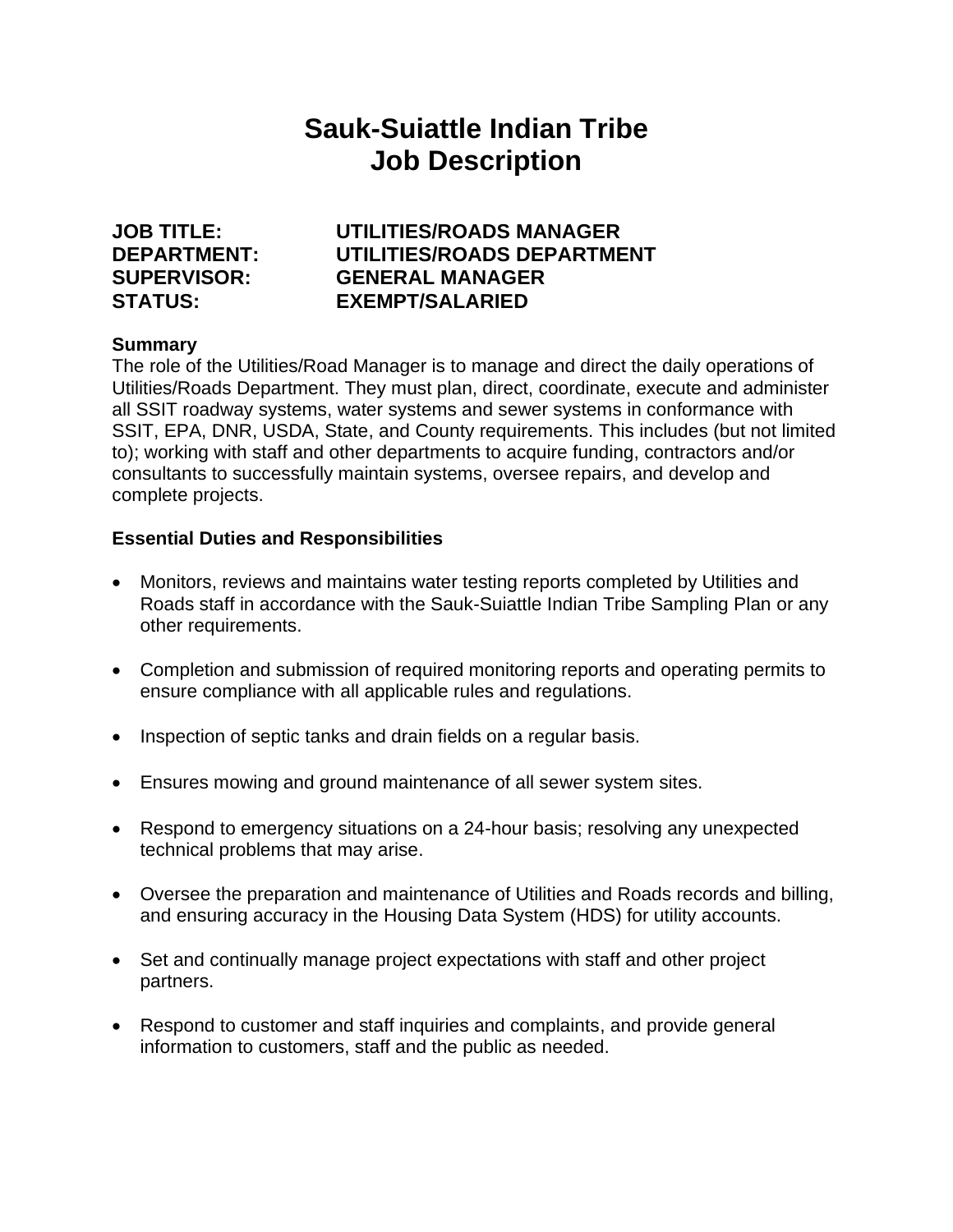- Review proposals and cost estimates submitted by service providers.
- Interact directly with service providers or staff to achieve timely and successful completion of projects in compliance with applicable regulations.
- Direct budget preparation and monitor compliance with budget-making proposals and recommendations subsequent to budget changes when necessary.
- Reviews and approves payment vouchers and expenses.
- Prepares, amends and ensures conformance of all Utility and Road policies.
- Type, format, edit, copy, fax, scan or email documents as needed.
- Other duties may be assigned.

# **KNOWLEDGE AND SKILLS REQUIREMENTS**

To perform this job successfully, the ability to perform each essential duty satisfactorily is required. The requirements listed are representative of the knowledge, skill, and/or ability required. Reasonable accommodations may be made to enable individuals with disabilities to perform the essential functions.

- Knowledge and understanding of SSIT, EPA, DNR, USDA, State and County regulatory requirements pertaining to sewer and water utilities operation and management: including but not limited to; funding, design, construction, conveyance, treatment and billing of systems.
- Working knowledge of sanitary sewer collection systems and pump systems.
- Ability to plan and organize own work and oversee the work activities of others.
- Ability to communicate with all contractors and customers providing quality professional customer service, understanding how to communicate difficult/sensitive information tactfully.
- Ability to display a high level of initiative, effort, attention to detail and commitment by completing assignments efficiently with minimal supervision.
- Ability to follow policy, cooperation with fellow staff members and contractors in order to achieve a "team" atmosphere.
- Ability to read and interpret engineering plans and operations and maintenance manuals.
- Ability to effectively prioritize and execute tasks in a high-pressure environment is crucial.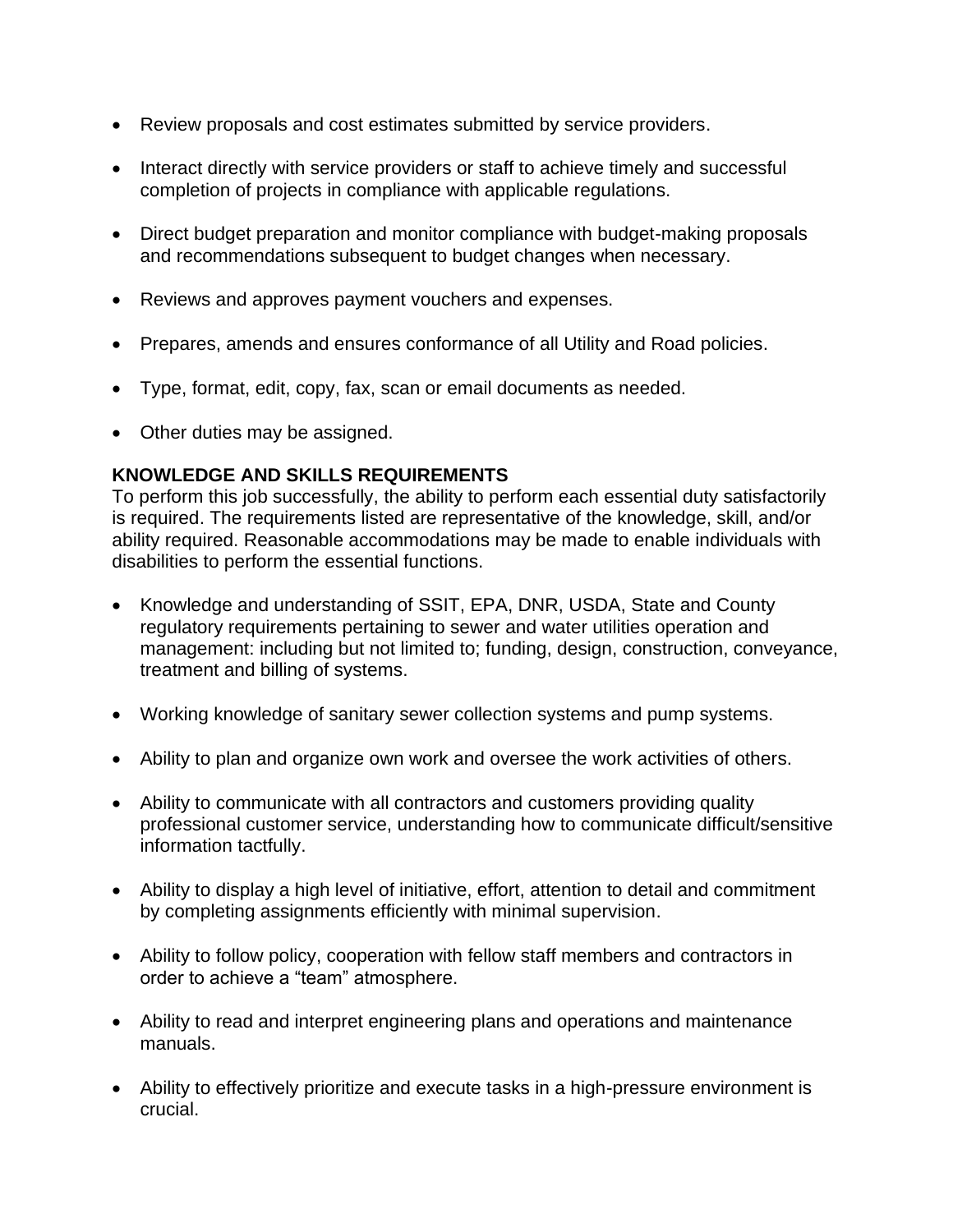- Strong written and oral communication skills.
- Strong interpersonal skills.
- Knowledge of computer programs; Microsoft Office (Word/Excel), Email, Internet.
- Familiarity with budget preparation and financial reporting.
- Ability to lift and carry 50 pounds and to access and negotiate terrain at utility facilities.

#### **Education and/or Experience**

Bachelor's degree in management or business-related discipline OR at least 5 years' experience with municipal or regional utility; water management systems, wastewater systems, road systems operations and maintenance preferred OR Equivalent combination of hands-on and supervisory experience and education in the field of Operations and maintenance of Utilities and Roads Operations. High School Diploma or GED required.

#### **Mathematical Skills**

Ability to add, subtract, multiply, and divide in all units of measure, using whole numbers, common fractions, and decimals.

## **Computer Skills**

To perform this job successfully, an individual should have knowledge of Microsoft Suite programs

## **Certificates, Licenses, Registrations**

Must have and maintain a valid Washington State Driver's License. First Aid/CPR certification.

## **Physical Demands/Work Environment**

The physical demands and work environment described here are representative of those that must be met by an employee to successfully perform the essential functions of this job. Reasonable accommodations may be made to enable individuals with disabilities to perform the essential functions.

While performing the duties of this job, the employee may be required to sit for long periods of time; stand; walk; use hands to finger, handle or feel; reach with hands and arms; climb or balance; stoop, kneel, crouch; talk or hear. The employee may occasionally lift and/or move up to 50 pounds. Specific vision abilities required by this job include close vision, peripheral vision, and ability to adjust focus. The employee may be subject to exposure of diverse communication styles in various settings. Employee may encounter situations of various emotional levels.